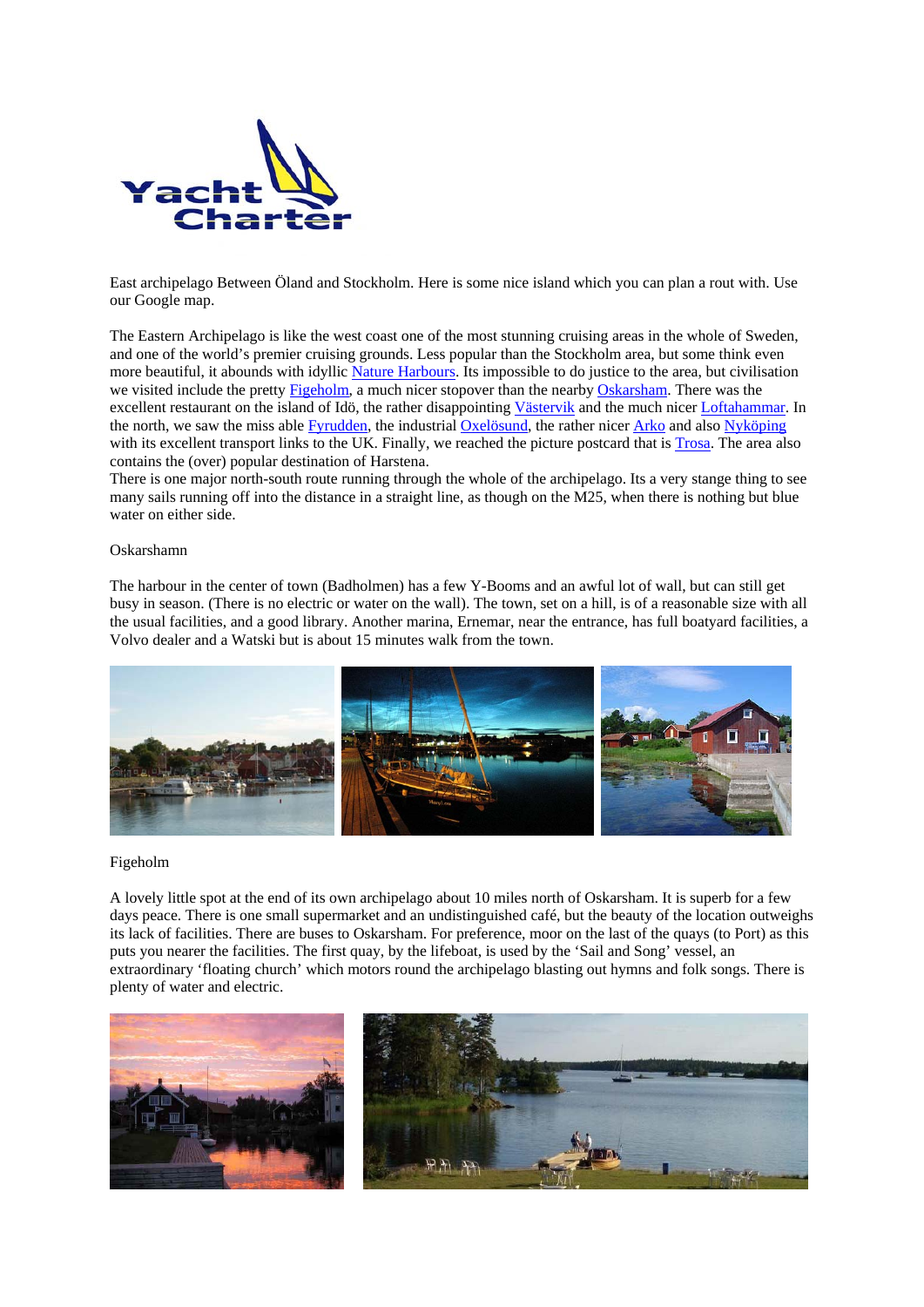## Västervik

Reached via a narrow gap in the rocks that opens up into a large, sheltered pool, this is a considerable town with 3 marinas. The marina furthest from the entrance (Skeppsbrofjärden) is about 10 minutes walk from the town which has a reasonable range of shops and two large supermarkets. We visited at the time of the nearby motorcycle meet, and the town was absolutely swarming with motorbikes. On the Sunday there was a 'cavalcade' of about 2000 bikes – it took 20 minutes to go past!

The first marina, (Västerviks Marina), to port on entry, has limited space but does have boatyard facilities and a chandlery. There is also a good marine electronics dealer nearby. The marina is a similar distance to the town. Popular with tourists, and the base for many ferries out to the Islands, we found the place a bit overwhelming. The marinas are large, but many of the berths don't have water or electricity.



### Lofthammar

A much nicer stop than nearby Västervik, although with fewer facilities. Loftahammar is reached at the end of an wide and easy 10 mile long fijord, and then through a tiny gap in the land. There is a large marina with a Volvo dealer and a Watski chandlery. There are buses to Vastervik. The village, basically a single road, is a bit limited but there are a couple of Pizza restaurants, a supermarket and a good Konditori (Bakery) and is within 5 minutes walk or the marina. The marina café does a good lunch. A good sheltered place to leave your boat. There is no cash machine.



Fyrudden

Basically a 'filling station' not far from Harstena in the center of the Gryts archipelago. Berths are limited to a few Y-booms and alongside the harbour walls. There is considerable traffic from boats arriving, using the supermarket, topping up with water and diesel and then leaving (Which was exactly what we did). The harbour is not very sheltered, but the village is in the middle of the islands anyway. There is a reasonable smoked fish stall, and a rather limited chandlers

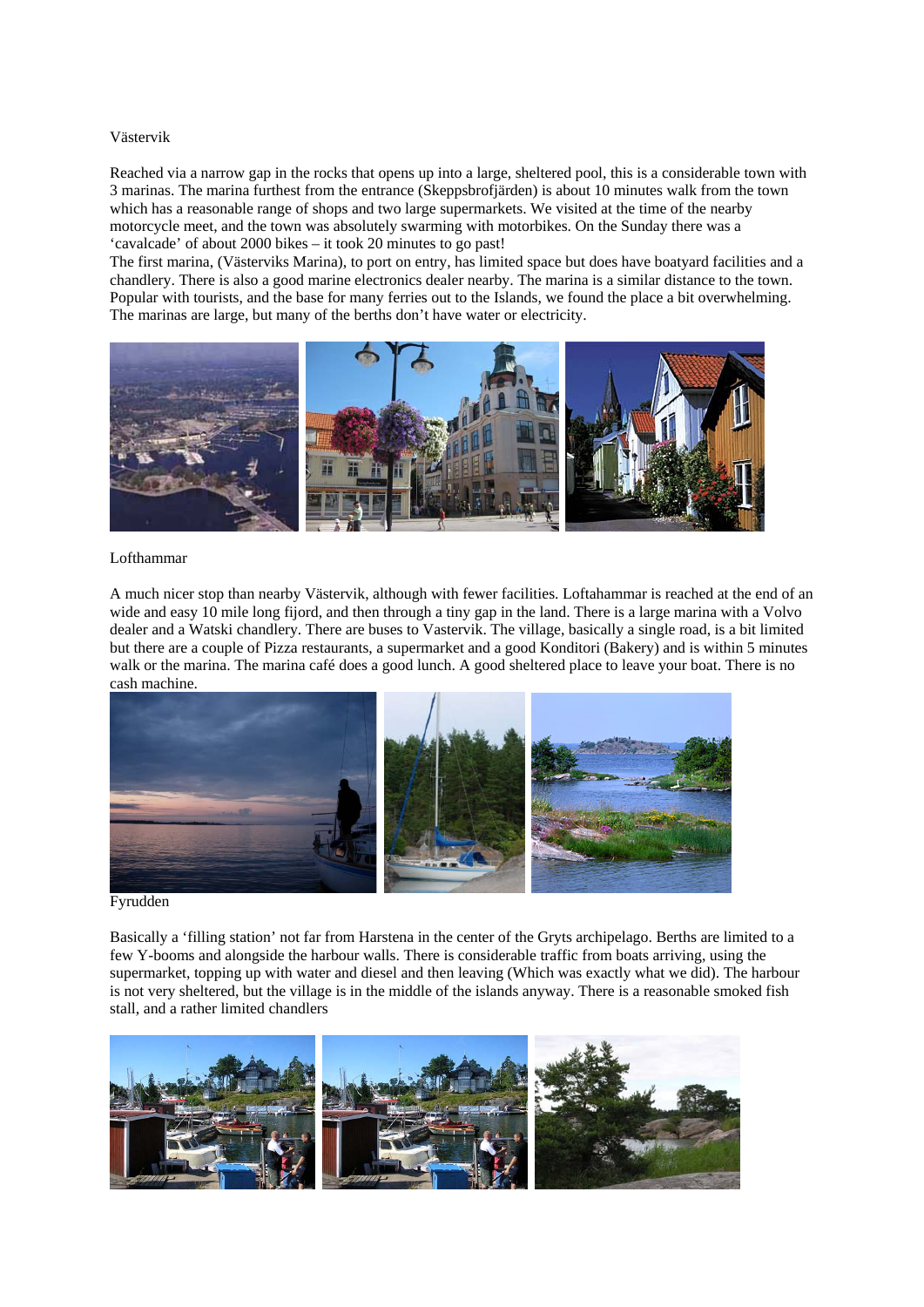# Arkösund

A collection of overnight stops on the way from Fyrudden to Oxelosund, all clustered round the Arko Ferry. There are some moorings right by the Ferry, and a few more just round the corner, but probably the prettiest is in a pool half a mile beyond at Nordanskog. A few Y–Booms on the end of a pontoon give access to the shore, or you can anchor. Technically more of a camping spot than a boating spot, there is a bar.



#### Oxelesund

Something of an industrial harbour on the way to Sodertalie. There are two marinas and a dull, sixties, Milton-Keynes type town center, dominated by a supermarket. The first marina to port on entry (Ljungholmen) has an excellent fish café/restaurant with seats outside and views over the harbour. The second marina (Badhusviken) is the formal guest harbour and has a free 'train' which runs to the town every 30 minutes. There is a pleasant woodland walk between the two harbours. Best avoided unless you need the supermarket.



Nyköping

Nyköping is situated at the head of a rather narrow, buoyed and dredged route of a few miles. The large guest marina is to seaward of the harbour, just past the rowing course. The marina has Y-Booms (but the largest is about 3.8 meters width) or you can lie outside the outer pontoons.

There are a few restaurants along the bustling harbourside, and a good smokery just over the bridge. The town itself is reasonable and has some character with a wide selection of shops and many historical buildings including the famour 'Nyköpings Hus'

The main attraction of Nyköping is its nearness to Skavsta airport (about 10 minutes in a taxi), which is the 'Stockholm' (NYO) destination of Ryanair. This makes it an excellent place to change crews, and the marina is often filled with British and German boats awaiting their masters.



#### Trosa

A delightful little town, about an hours drive from Stockhom. Trosa is a popular day trip destination for holidaying swedes, and a filling station for local yachties.